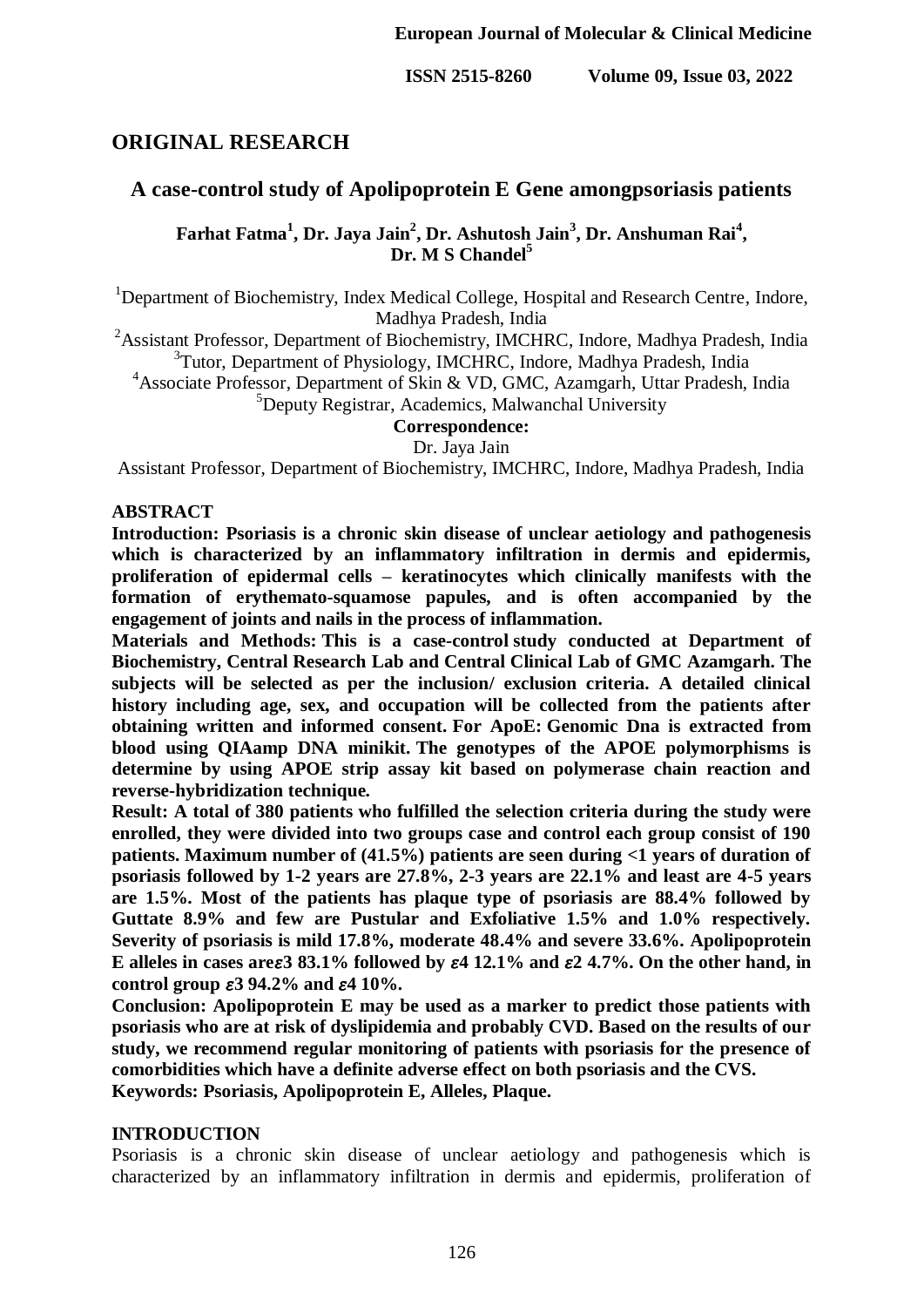epidermal cells – keratinocytes which clinically manifests with the formation of erythematosquamose papules, and is often accompanied by the engagement of joints and nails in the process of inflammation. <sup>[1]</sup> Since its pathology fits the definition of "a clinical syndrome caused by activation of T cells and B cells, or both, in the absence of an ongoing infection or other discernible causes" psoriasis is ranked among autoimmune diseases. <sup>[2]</sup> A variety of studies suggested that intra-lesional activated T cells produce cytokines that trigger basal stem cell keratinocytes to proliferate and perpetuate the disease.<sup>[3]</sup>

Prevalence of psoriasis worldwide in adults, the incidence of psoriasis varied from 30.3 per 100 000 person years (95% confidence interval 26.6 to 34.1) in Taiwan to 321.0 per 100 000 person years in Italy.<sup>[4]</sup> The prevalence of psoriasis varied from  $0.14\%$  (95% uncertainty interval 0.05% to 0.40%) in east Asia to 1.99% (0.64% to 6.60%) in Australasia. The prevalence of psoriasis was also high in western Europe (1.92%, 1.07% to 3.46%), central Europe (1.83%, 0.62% to 5.32%), North America (1.50%, 0.63% to 3.60%), and high income southern Latin America  $(1.10\%, 0.36\%$  to  $2.96\%$ ).<sup>[5]</sup>

However, the countries with the highest number of adults affected were the US (3.4 million, 95% uncertainty interval 1.5 to 7.7 million), India (2.9 million, 0.8 to 10.0 million), China (2.3 million, 0.9 to 6.1 million), Germany (1.5 million, 0.8 to 2.9 million), Brazil (1.2 million, 0.3 to 4.8 million), France (1.0 million, 0.5 to 2.1 million), and the UK (1.0 million, 0.5 to  $1.9$ ).  $^{[6]}$ 

The etiology of psoriasis remains unclear, although there is evidence for genetic predisposition. The role of the immune system in psoriasis causation is also a major topic of research. <sup>[7]</sup> Although there is a suggestion that psoriasis could be an autoimmune disease, no autoantigen that could be responsible has been defined yet. Psoriasis can also be provoked by external and internal triggers, including mild trauma, sunburn, infections, systemic drugs and stress. [8]

A majority of those who suffer from psoriasis have a mild disease activity, but approximately 25 percent have been estimated to suffer from moderate to severe psoriasis, and may therefore need conventional systemic treatment to control the disease. Moderate to severe psoriasis is also associated with Crohn's disease, cardiovascular disease, depression and an increased risk of death. [9]

Apolipoprotein E (apoE) is a plasma protein with known functions in plasma lipoprotein metabolism and in lipid transport within tissues. APOE gene is located on chromosome 19 and has three polymorphic variants in human designated as  $\epsilon^2$ ,  $\epsilon^3$ , and  $\epsilon^4$ . These variants differ from one another by the presence of either C or T nucleotide at codons 112 and 158. These three alleles encode different APOE isoforms which vary significantly in structure and function including receptor binding capacity and lipid metabolism.<sup>[10]</sup>

## **MATERIALS AND METHODS**

This is acase-control study conducted at Department of Biochemistry, Central Research Lab and Central Clinical Lab of GMC Azamgarh.

The subjects will be selected as per the inclusion/ exclusion criteria. A detailed clinical history including age, sex, and occupation will be collected from the patients after obtaining written and informed consent.

## **SELECTION OF CASES INCLUSION CRITERIA**

- 1- Psoriasis patients of age group of 18-60years.
- 2- All patients must be diagnosed for Psoriasis.
- 3- Subject who will sign the consent form.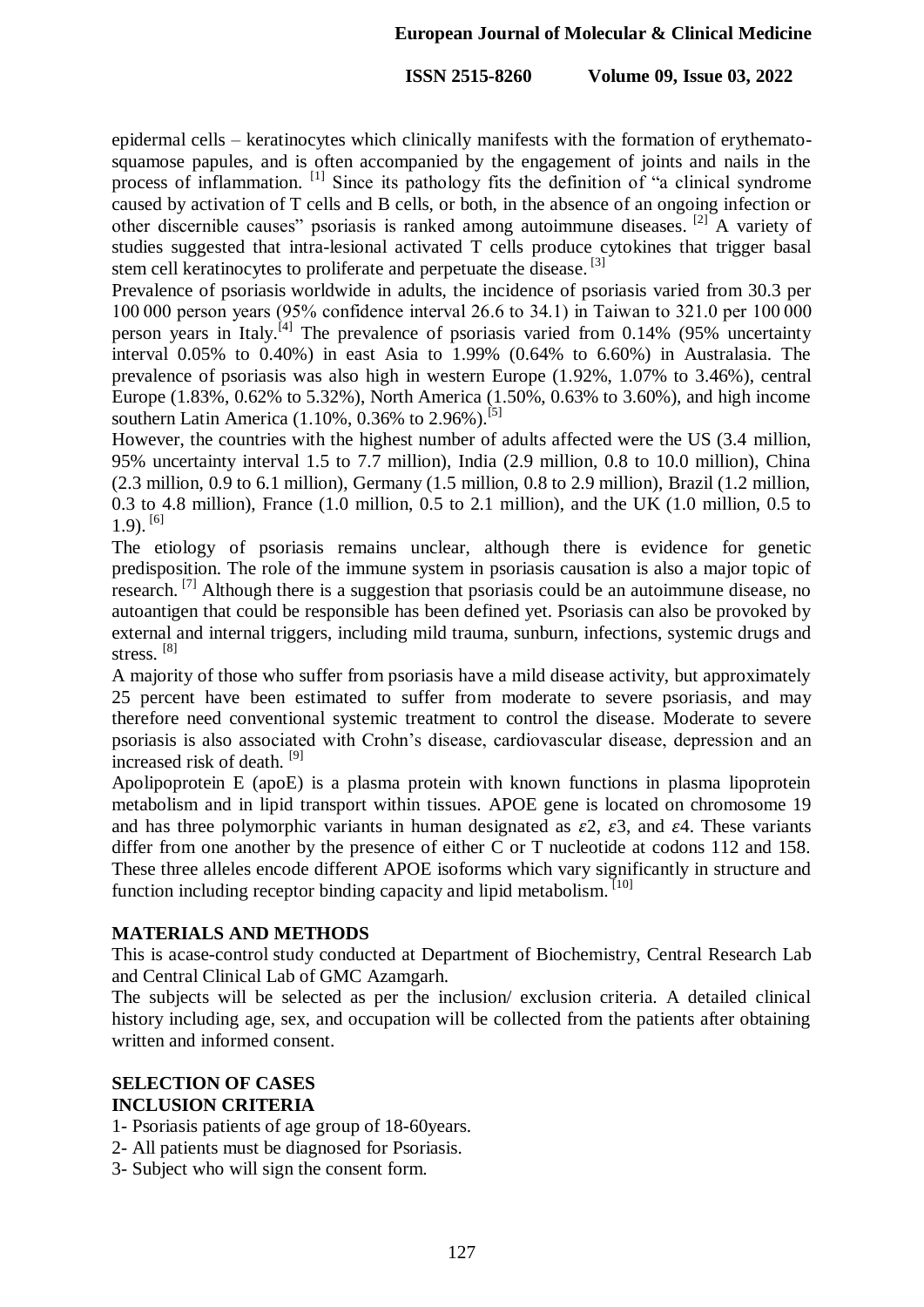## **EXCLUSION CRITERIA**

1- History of Diabetes mellitus and other endocrine Disorders

2- History of Hypertension, Renal disorders, Coronary artery disease.

They are divided into 2 group Case: Psoriasis patients and Control: Apparently Healthy Individuals

## **SELECTION OF CONTROL**

Apparently healthy individuals will be taken as control (age-group: 18-60 years). Excluded if they had any history of autoimmune disorders.

# **COLLECTION OF SAMPLES**

- 6 ml of Blood sample will collect by venepuncture under aseptic precautions after an overnight fast or 12 hours of fasting.
- Centrifuge at 2000 r.p.m. for 5 min (for serum).
- Then the serum so obtained will be analyzed further.
- 2ml blood will transferred to EDTA for genotyping (apolipoproteinE)
- 2ml of blood will be transferred to plain vial for the estimation of Lipid Profile.
- 2ml of blood will be transferred to a fluoride vial for the estimation of Blood Sugar Levels.

# **LABORATORY INVESTIGATION**

- 1. For ApoE
- Genomic Dna is extracted from blood using QIAamp DNA minikit.
- The genotypes of the APOE polymorphisms is determine by using APOE strip assay kit based on polymerase chain reaction and reverse-hybridization technique.

## **STATISTICAL ANALYSIS**

Statistical analysis will be conducted by using SPSS version 20.0 (Chicago, US). Mean  $\pm$  SD (Standard Deviation) of all quantitative clinical parameters will be calculated in patients of psoriasis and healthy controls. Appropriate statistical test will be used to calculate significance (p value) in between the groups. Correlation will be determined by using Pearsons correlation coefficient. The differences in genotype and allele frequencies between patients and controls analyze by fischer's exact test using SPSS software. p<0.05 value will be considered statistically significant.

## **RESULT**

A total of 380 patients who fulfilled the selection criteria during the study were enrolled, they were divided into two groups case and control each group consist of 190 patients. The data were analysed and the final observations were tabulated as below.

| Age group          |                             | Cases | <b>Control</b> |            |  |
|--------------------|-----------------------------|-------|----------------|------------|--|
|                    | <b>Number</b><br>Percentage |       | <b>Number</b>  | Percentage |  |
| $18-30$ years      | 89                          | 46.8  | 93             | 48.9       |  |
| 31-50 years        | 62                          | 32.6  | 66             | 34.7       |  |
| <b>51-60 years</b> | 39                          | 20.5  | 31             | 16.3       |  |
| <b>Total</b>       | 190                         | 100   | 190            | 100        |  |

In this study, in case group the maximum number of patients were in the age group of 18-30 years which were 46.8% (n =89) of total followed by age group  $31-50$  years having 32.6% (n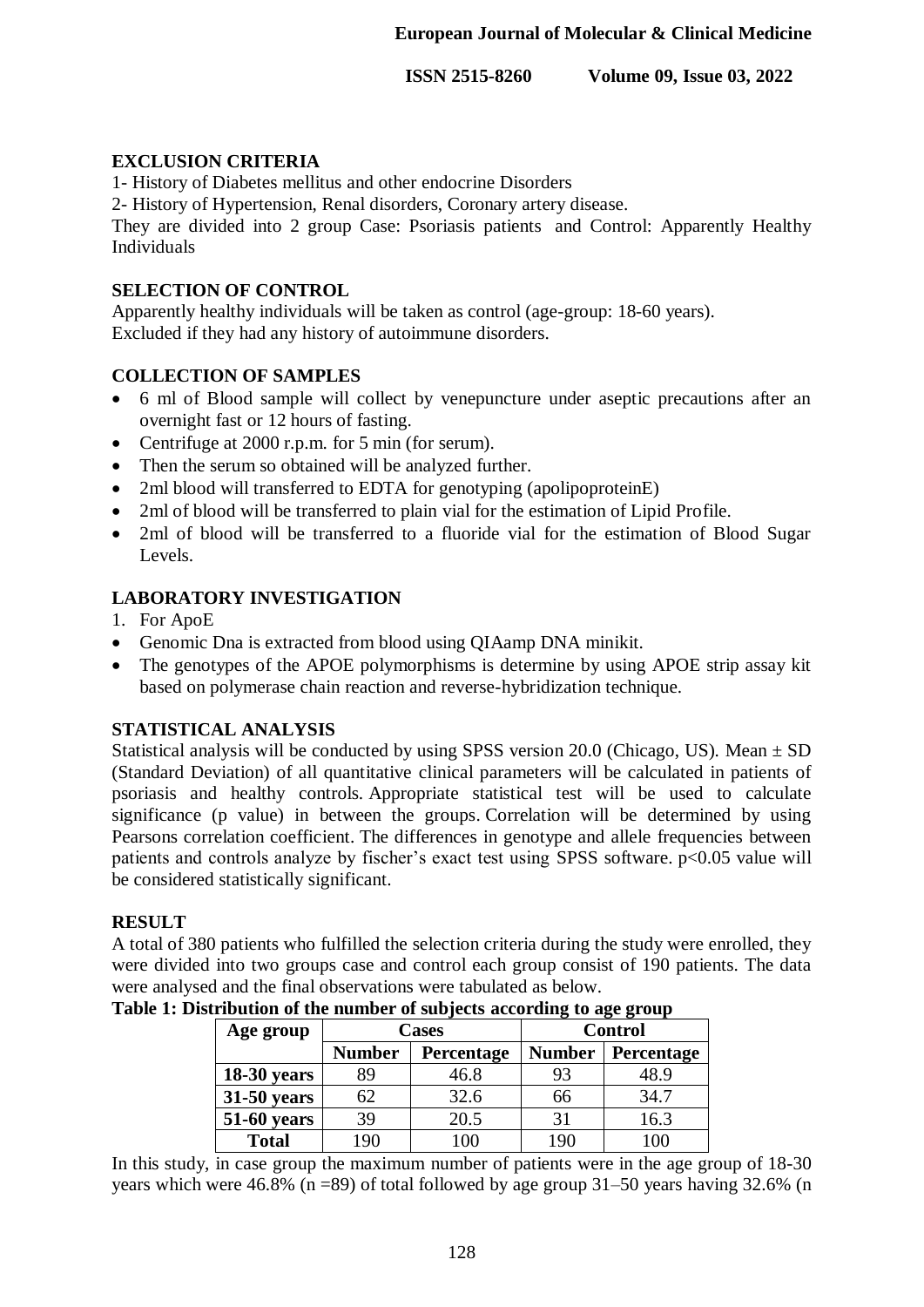$= 62$ ) and 39 (20.5%) were 51-60 years. In control group the maximum number of patients were in the age group of 18-30 years which were  $48.9\%$  (n =93) of total followed by age group 31–50 years having 34.7% ( $n = 66$ ) and 31 (16.3%) were 51-60 years in table 1.

**Table 2: Distribution of Gender** 

| <b>Gender</b> |                                    | <b>Cases</b> | <b>Control</b> |                   |  |
|---------------|------------------------------------|--------------|----------------|-------------------|--|
|               | <b>Number</b><br><b>Percentage</b> |              | <b>Number</b>  | <b>Percentage</b> |  |
| <b>Male</b>   |                                    | 63.          | 103            | 54.3              |  |
| <b>Female</b> |                                    | 36.8         | 87             | 45.7              |  |
| <b>Total</b>  | ۱QN                                | OC           | 196            | ω                 |  |

In table 2, of the 190 samples in case group, 120 were males and 70 females, which correspond to 63.1% of male and the rest female. Of the 190 samples in control group, 103 were males and 87 females, which correspond to 54.3% of male and the rest female.

**Table-3: Distribution of Height, Body weight and BMI**

|                                 | <b>Cases</b>      | Control           | p-value* |
|---------------------------------|-------------------|-------------------|----------|
|                                 | $(Mean \pm SD)$   | $(Mean \pm SD)$   |          |
| Height (cm)                     | $162.53 \pm 13.6$ | $159.65 \pm 13.8$ | 0.74     |
| BW(kg)                          | $65.54 \pm 6.6$   | $63.65 \pm 6.7$   | 0.64     |
| <b>BMI</b> (kg/m <sup>2</sup> ) | $24.80 \pm 3.2$   | $25.0 \pm 3.7$    | 0.72     |

\*p-values represent the difference between two groups

Ofthe70,meanheight of participants in Case group was162.53±13.6 years and in Control Group was159.65±13.8 years. Mean bodyweight of Case Group were 65.54±6.6 kg and Control Group63.65 $\pm$ 6.7 kg, when calculate the mean BMI of Case Group were 24.80 $\pm$ 3.2 kg/m<sup>2</sup> and Control Group were  $25.0\pm3.7$  kg/m<sup>2</sup> in table 3.

**Table 4: Duration of Psoriasis** 

| Duration(Year) | <b>Number</b> | Percentage |
|----------------|---------------|------------|
| <1             | 79            | 41.5       |
| $1 - 2$        | 53            | 27.8       |
| $2 - 3$        | 42            | 22.1       |
| $3 - 4$        | 13            | 6.8        |
| $4 - 5$        |               | 1.5        |
| <b>Total</b>   | 19()          | ഥറ         |

In table 4, maximum number of  $(41.5%)$  patients are seen during  $\langle 1 \rangle$  years of duration of psoriasis followed by 1-2 years are 27.8%, 2-3 years are 22.1% and least are 4-5 years are 1.5%.

## **Table 5: Type of Psoriasis**

| <b>Type of Psoriasis</b> | <b>Number</b> | Percentage |
|--------------------------|---------------|------------|
| Guttate                  |               | 89         |
| Plaque                   | 168           | 88.4       |
| Pustular                 |               | 1.5        |
| Exfoliative              |               | 1.0        |
| <b>Total</b>             |               | ωO         |

In table 5, most of the patients has plaque type of psoriasis are 88.4% followed by Guttate 8.9% and few are Pustular and Exfoliative 1.5% and 1.0% respectively.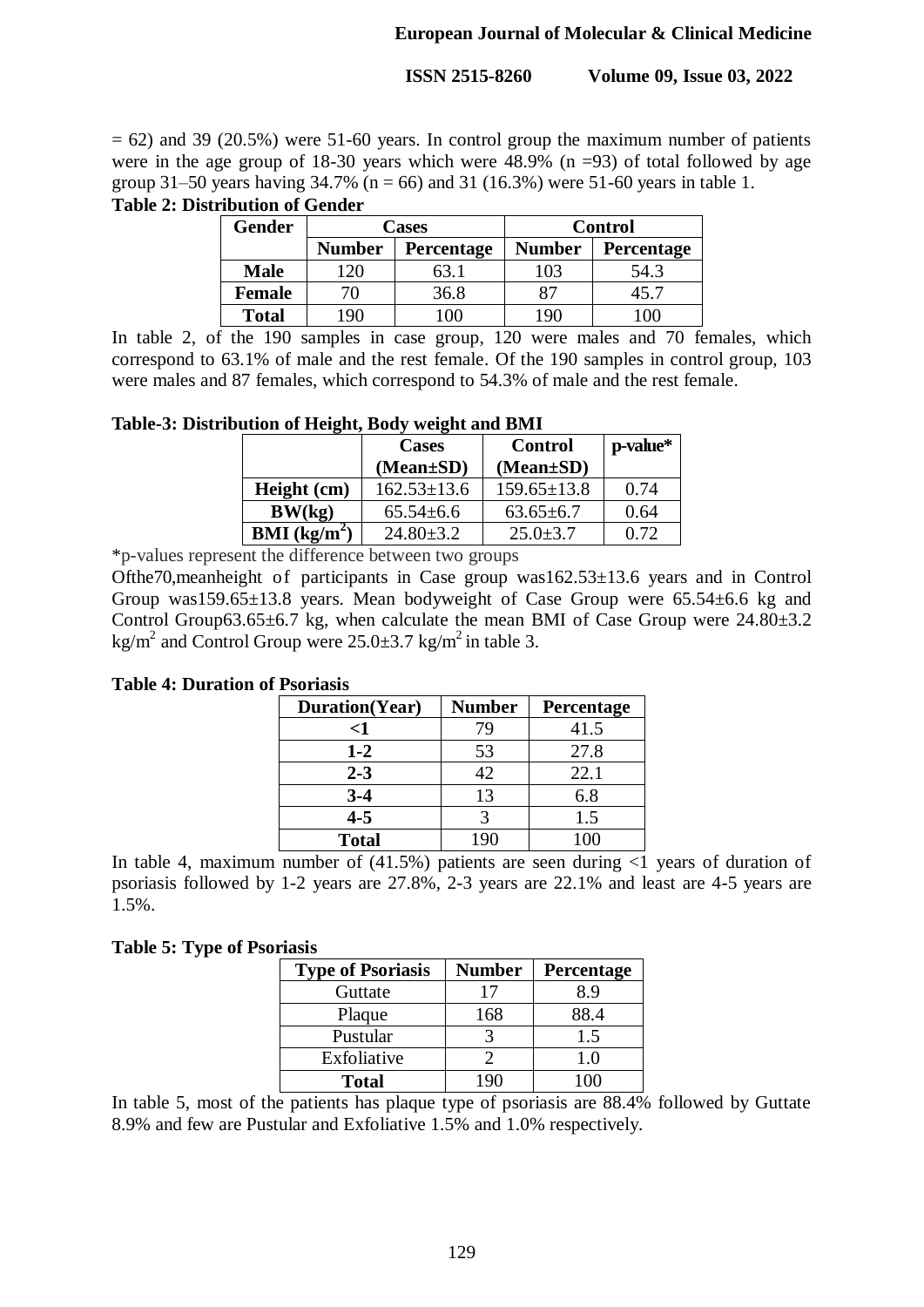## **Table 6: Severity of psoriasis**

| <b>Severity of Psoriasis</b> | <b>Number</b> | Percentage |
|------------------------------|---------------|------------|
| Mild                         | 34            | 17.8       |
| Moderate                     |               | 48.4       |
| Severe                       | 64            | 33.6       |
| <b>Total</b>                 |               |            |

In table 6, severity of psoriasis is mild 17.8%, moderate 48.4% and severe 33.6%.

**Table 7: Apolipoprotein E alleles frequencies in case and control group.**

| <b>Allele</b>   |                                    | Cases | <b>Control</b> | p-value    |        |
|-----------------|------------------------------------|-------|----------------|------------|--------|
|                 | <b>Number</b><br><b>Percentage</b> |       | <b>Number</b>  | Percentage |        |
| $\varepsilon$ 2 |                                    |       |                |            |        |
| $\varepsilon$ 3 | 158                                | 83.1  | 179            | 94.2       | 0.0001 |
| $\varepsilon$ 4 | 23                                 | 12.1  |                |            |        |
| <b>Total</b>    | 190                                | 00    | 190            | 100        |        |

In table 7, Apolipoprotein E alleles in cases are  $\epsilon$  3 83.1% followed by  $\epsilon$  4 12.1% and  $\epsilon$  2 4.7%. On the other hand, in control group  $\epsilon$  3 94.2% and  $\epsilon$  4 10%.

| Table8: Apolipoprotein E genotypes frequencies in case and control group |  |  |  |  |  |  |  |
|--------------------------------------------------------------------------|--|--|--|--|--|--|--|
|                                                                          |  |  |  |  |  |  |  |

| Genotype                   |               | Cases      | <b>Control</b> | p-value    |          |
|----------------------------|---------------|------------|----------------|------------|----------|
|                            | <b>Number</b> | Percentage | <b>Number</b>  | Percentage |          |
| $\epsilon$ 2/ $\epsilon$ 2 |               |            |                |            |          |
| $\epsilon 2/\epsilon 4$    |               |            |                |            |          |
| $\epsilon 3/\epsilon 2$    | 9             | 9.4        |                |            |          |
| $\epsilon 3/\epsilon 3$    | 63            | 66.3       | 82             | 86.3       | < 0.0001 |
| $\epsilon 3/\epsilon 4$    | 23            | 24.2       | 13             | 13.6       | < 0.0001 |
| $\epsilon 4/\epsilon 4$    | 0             |            |                |            |          |
| <b>Total</b>               | 95            | 100        | 95             | 100        |          |

# **DISCUSSION**

Psoriasis is a chronic immune-mediated inflammatory disease, characterized by keratinocyte proliferation, that is characterized by well-defined red plaques with silvery-white scales, which can involve any region of the skin (and other components of the integumentary system, including the nails), but is usually located on the elbows, knees, scalp and presacral region.<sup>[11]</sup> With a prevalence of 0.1-3% in various populations, psoriasis can start at any age (but often presents between 15 and 30 years) and appears to be equally common in both male and female patients. <sup>[12]</sup> As regards the pathogenesis of psoriasis, it involves a genetic component (association with HLA-Cw6 and a positive family history) and an immune dysfunction, with the added contribution of numerous environmental factors (including infections, trauma, medications and psychological stress). <sup>[13]</sup> The immune response is characterized by the proliferation of T helper (Th)1, Th17 and Th22 cells, which results in the production of proinflammatory mediators, including IFN- $\gamma$ , IL-6, IL-22 and TNF- $\alpha$ , which serve an important role in maintaining chronic inflammation in psoriasis.<sup>[14]</sup>

Apolipoproteins are the protein part of lipoproteins, and their composition is specific for each lipoprotein. They have a different molecular structure, amino acid composition, and antiatherosclerotic properties. In psoriatic patients, different results concerning apolipoproteins apoA1, apoB, and apoE were presented. [15] Apolipoprotein A1 has been immunocytochemically detected at the psoriatic skin dermoepidermal junction, vascular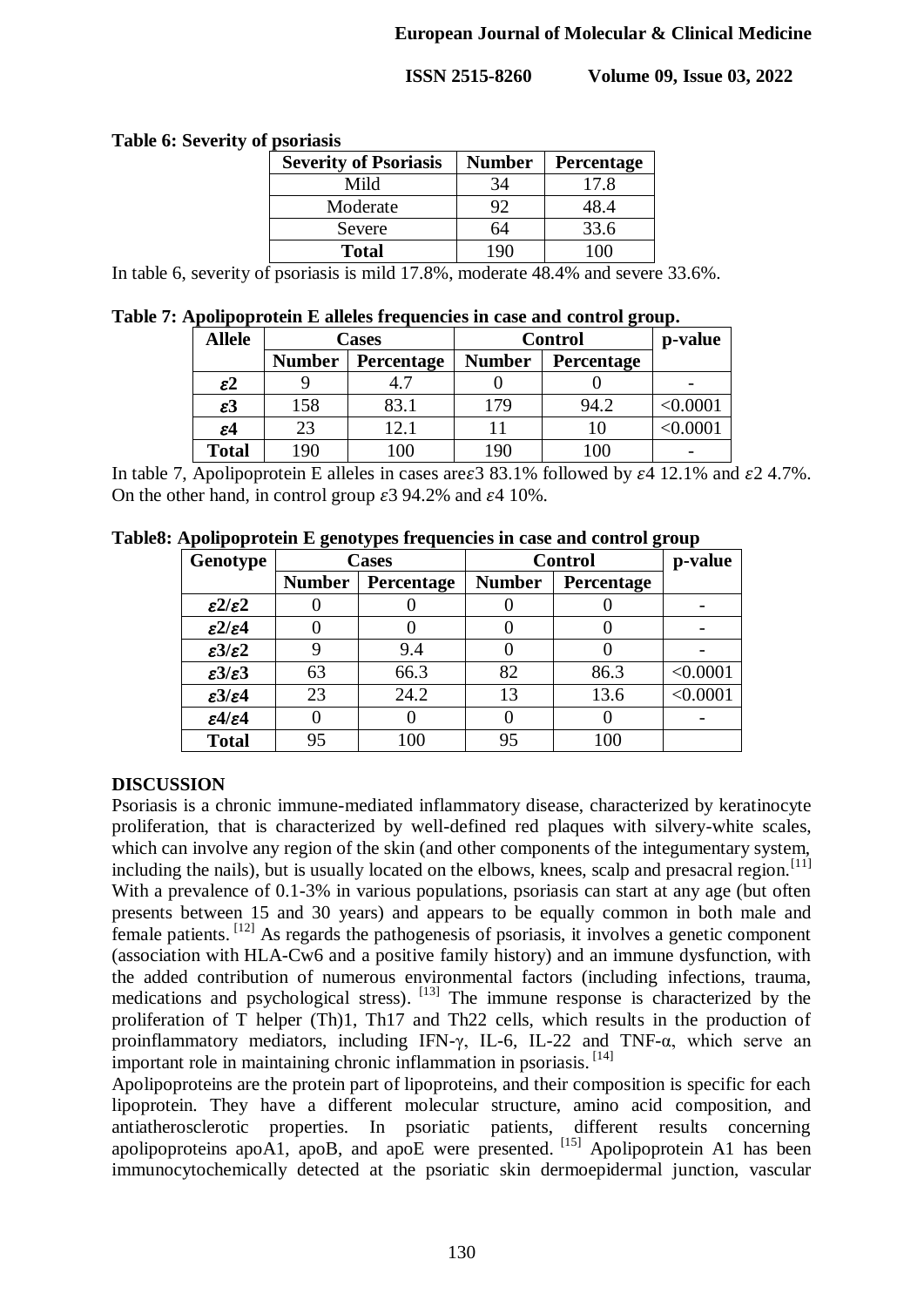walls, and the perivascular region of papillary dermis. Apolipoprotein B100 and apolipoprotein E were observed intracellularly both in normal epidermis and psoriatic epidermis, and they were also detected in parakeratotic regions in the horny layer. [16]

ApoA1 plays the main part in the reverse cholesterol transport from the peripheral cells to the liver. Its decreased level has an influence on the higher risk of atherosclerosis development.  $[17]$  ApoA2 stabilizes the HDL structure and is considered as the lecithin: cholesterol acetyltransferase (LCAT) inhibitor. Its role concerning atherosclerosis is controversial, because it was shown that apoA1 impaired the inflow of cholesterol from adipocytes to the extracellular space. <sup>[18]</sup> Elevated levels of apolipoproteins A1 and A2 accompany the intake of alcohol. The level of apoA1 increases also in familiar hyperproteinemia, in pregnancy, during estrogen therapy, and during physical exercise. [19]

Elevated levels of apolipoprotein B are associated with the increased risk of atherosclerosis, due to its role in the cholesterol accumulation in the endothelium, which initiates the atheromatous process. Apo B elevated levels are observed in the hyperlipidemia type IIa, IIb, IV, and V, in nephritic syndrome, pregnancy, familiar hyperapo--lipoproteinemia, biliary obstruction, smokers, and dialyzed patients on treatment with diuretics -blockers, cyclosporine, or glucocorticoids.<sup>[20]</sup>

Apolipoprotein C3 (apoC3) is suggested to inhibit lipoprotein lipase and hepatic triglyceride lipase, enzymes responsible for the clearance of triglyceride rich particles from the plasma. Furthermore, apoC3 was shown to inhibit the hepatic uptake of triglyceride rich particle.  $^{[21]}$ Apo C3 also appears to interfere with HDL receptor-mediated uptake of lipoproteins. It is known that an increase in apoC3 levels induces the development of hypertriglyceridemia.  $[22]$ 

In most studies, elevated levels of apoA1, apoB, apoC3, and apoE were detected in the serum of psoriatic patients compared to the healthy control group. However, there are also contrary results showing decreased levels of apolipoproteins.  $^{[23]}$  Many authors did not show any differences in apoA1, apoA2, and apoB levels between psoriatic patients and the control group. <sup>[24]</sup> It was also reported that apoA1 sequestration in the inflamed tissues might lead to reduced HDL-C serum levels and thus increase the risk of cardiovascular disease in psoriatic patients. [25]

Apolipoprotein E (ApoE) is a glycoprotein involved in the regulation of triglycerides and low-density lipoprotein (LDL) levels. ApoE can modulate mitogen-activated T-lymphocyte proliferation in vitro and provides protection against some infections.<sup>[25]</sup> The role of the apoE gene in psoriasis was suggested, because in psoriatic skin there is the downregulation of ApoE expression and the normalization of ApoE levels precedes clinical improvement. [26] Furthermore, in a Japanese population the epsilon 2 allele was found to be significantly more frequent in psoriatic patients than in controls, suggesting that there may be a relationship between these particular alleles and development of psoriasis.<sup>[27]</sup> It is believed that the epsilon 4 allele could be a risk factor for developing a severe form of psoriasis.<sup>[28]</sup>

### **CONCLUSION**

Apolipoprotein E may be used as a marker to predict those patients with psoriasis who are at risk of dyslipidemia and probably CVD.Based on the results of our study, we recommend regular monitoring of patients with psoriasis for the presence of comorbidities which have a definite adverse effect on both psoriasis and the CVS. Early detection and control of these risk factors is imperative to reduce the morbidity and mortality associated with these conditions, and to provide a better quality of life to these patients.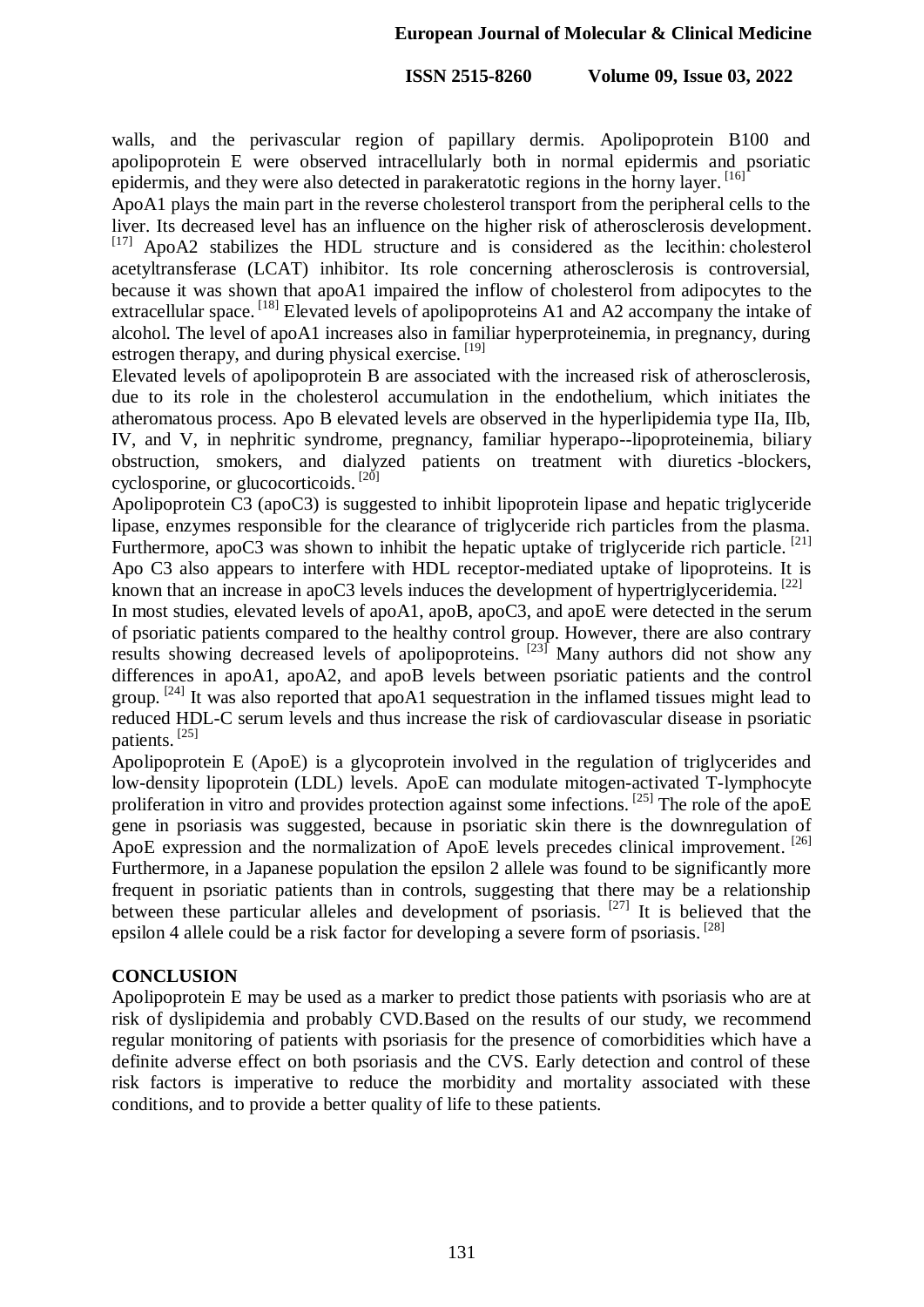### **REFERENCES**

- 1. Olsen AO, Wilsgaard T, Furberg AS. Is the prevalence of psoriasis increasing? A 30–year follow-up of a population–based cohort. Br J Dermatol. 2013;168:1303–10.
- 2. Harden JL, Krueger JG, Bowcock AM. The immunogenetics of psoriasis: a comprehensive review. J Autoimmun. 2015;64:66–73.
- 3. Pariser D, Schenkel B, Carter C, Farahi K, Brown TM, Ellis CN, and Psoriasis Patient Interview Study Group. A multicenter, non-interventional study to evaluate patientreported experiences of living with psoriasis. J Dermatol Treat. 2015;1–8.
- 4. Alshami MA. Clinical profile of psoriasis in Yemen, a 4-year retrospective study of 241 patients. J Eur Acad Dermatol Venereol. 2010;24(Suppl. 4):14.
- 5. Falodun OA. Characteristics of patients with psoriasis seen at the dermatology clinic of a tertiary hospital in Nigeria: a 4-year review 2008–2012. J Eur Acad Dermatol Venereol. 2013;27(Suppl. 4)
- 6. Reich K, Krüger K, Mössner R, Augustin M. Epidemiology and clinical pattern of psoriatic arthritis in Germany: a prospective interdisciplinary epidemiological study of 1511 patients with plaque-type psoriasis. Br J Dermatol. 2009;160(5):1040–7.
- 7. Augustin M, Radtke MA, Glaeske G, Reich K, Christophers E, Schaefer I et al. Epidemiology and Comorbidity in Children with Psoriasis and Atopic Eczema. Dermatology. 2015;231(1):35–40.
- 8. Vena GA, Altomare G, Ayala F, Berardesca E, Calzavara-Pinton P, Chimenti S et al. Incidence of psoriasis and association with comorbidities in Italy: a 5-year observational study from a national primary care database. Eur J Dermatol. 2010;20(5):593–8.
- 9. Fuji R, Mould JF J, Tang B, Brandt H, Pomerantz D, Chapnick J et al. Burden of disease in patients with diagnosed psoriasis in Brazil: results from 2011 national health and wellness survey (NHWS). Value Health. 2012;15(4):A107.
- 10. Al Harthi, F.; Huraib, G.B.; Zouman, A.; Arfin, M.; Tariq, M.; Al-Asmari, A. Apolipoprotein E gene polymorphism and serum lipid profile in Saudi patients with psoriasis. Dis. Markers 2014, 2014, 239645.
- 11. Bennet, A.M.; Di Angelantonio, E.; Ye, Z.; Wensley, F.; Dahlin, A.; Ahlbom, A.; Keavney, B.; Collins, R.; Wiman, B.; de Faire, U.; et al. Association of apolipoprotein E genotypes with lipid levels and coronary risk. JAMA 2007, 298, 1300–1311.
- 12. Lu, Y.; Chen, H.; Nikamo, P.; Qi Low, H.; Helms, C.; Seielstad, M.; Liu, J.; Bowcock, A.M.; Stahle, M.; Liao, W. Association of cardiovascular and metabolic disease genes with psoriasis. J. Investig. Dermatol. 2013, 133, 836–839.
- 13. Torres, T.; Chiricozzi, A.; Chimenti, S.; Saraceno, R. Genetic Markers for Cardiovascular Disease in Psoriasis: The Missing Piece. Mol. Diagn. Ther. 2014, 18, 93–95.
- 14. Nikpay, M.; Goel, A.; Won, H.H.; Hall, L.M.; Willenborg, C.; Kanoni, S.; Saleheen, D.; Kyriakou, T.; Nelson, C.P.; Hopewell, J.C.; et al. A comprehensive 1000 Genomes-based genome-wide association meta-analysis of coronary artery disease. Nat. Genet. 2015, 47, 1121–1130.
- 15. Khan, T.A.; Shah, T.; Prieto, D.; Zhang, W.; Price, J.; Fowkes, G.R.; Cooper, J.; Talmud, P.J.; Humphries, S.E.; Sundstrom, J.; et al. Apolipoprotein E genotype, cardiovascular biomarkers and risk of stroke: Systematic review and meta-analysis of 14,015 stroke cases and pooled analysis of primary biomarker data from up to 60,883 individuals. Int. J. Epidemiol. 2013, 42, 475–492.
- 16. Picardi A, Abeni D, Renzi C, Braga M, Puddu P, Pasquini P. Increased psychiatric morbidity in female outpatients with skin lesions on visible parts of the body. Acta Derm Venereol. 2001;81(6):410–4.